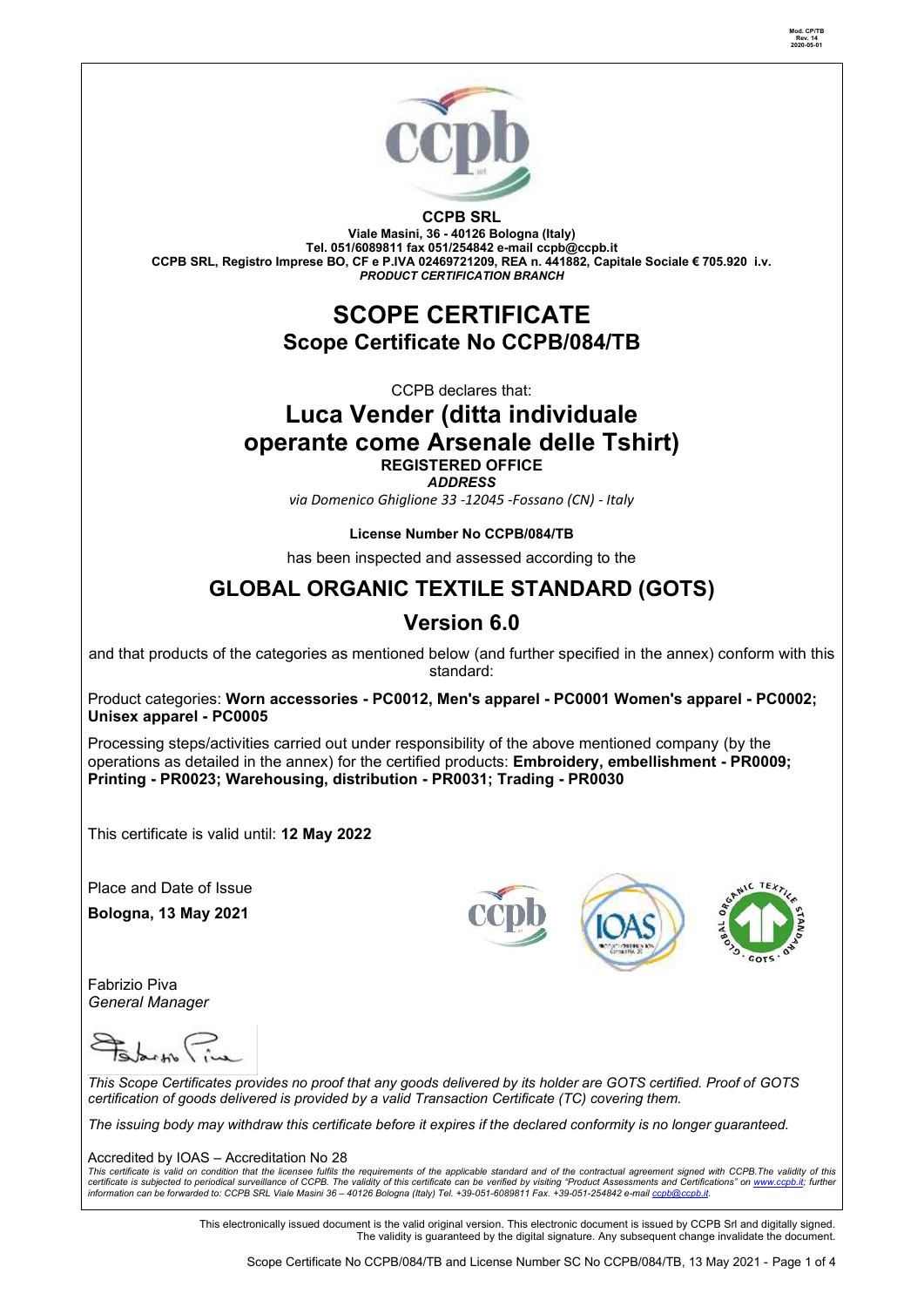

#### **CCPB SRL Viale Masini, 36 - 40126 Bologna (Italy) Tel. 051/6089811 fax 051/254842 e-mail [ccpb@ccpb.it](mailto:ccpb@ccpb.it) CCPB SRL, Registro Imprese BO, CF e P.IVA 02469721209, REA n. 441882, Capitale Sociale € 705.920 i.v.** *PRODUCT CERTIFICATION BRANCH*

## **Luca Vender (ditta individuale Operante come Arsenale delle Tshirt)**

Global Organic Textile Standard (GOTS) Version 6.0

## **Products Appendix to certificate no. CCPB/084/TB**

In specific the certificate covers the following products:

| <b>Product Category</b>                               | <b>Product Details</b>                                       | Material and Material composition                                                 | Label Grade          |
|-------------------------------------------------------|--------------------------------------------------------------|-----------------------------------------------------------------------------------|----------------------|
| Worn accessories -<br>PC0012                          | Bags, handbags,<br>totes, pouches -<br>PD0024                | 100% Organic Cotton(RM0104)                                                       | Organic              |
| Worn accessories -<br>PC0012                          | Hats, caps, head<br>coverings - PD0030                       | 80% Organic Cotton(RM0104)<br>20% Recycled Pre/Post-consumer<br>Polyester(RM0187) | Made with<br>organic |
| Worn accessories -<br>PC0012                          | Hats, caps, head<br>coverings - PD0030                       | 95% Organic Cotton(RM0104)<br>5% Virgin Elastane (spandex)(RM0160)                | Organic              |
| Women's apparel -<br>PC0002                           | Dresses, skirts -<br>PD0011                                  | 100% Organic Cotton(RM0104)                                                       | Organic              |
| Women's apparel -<br>PC0002                           | Dresses, skirts -<br>PD0011                                  | 85% Organic Cotton(RM0104)<br>15% Recycled Pre/Post-consumer<br>Polyester(RM0187) | Made with<br>organic |
| Worn accessories<br>$-$ PC0012                        | Hats, caps, head<br>coverings - PD0030                       | 85% Organic Cotton(RM0104)<br>15% Recycled Pre/Post-consumer<br>Polyester(RM0187) | Made with<br>organic |
| Worn accessories<br>- PC0012                          | Hats, caps, head<br>coverings - PD0030                       | 90% Organic Cotton(RM0104)<br>10% Recycled Pre/Post-consumer<br>Polyester(RM0187) | Made with<br>organic |
| Unisex apparel -<br>PC0005                            | Pants, trousers -<br>PD0003                                  | 100% Organic Cotton(RM0104)                                                       | Organic              |
| Unisex apparel -<br>PC0005                            | Pants, trousers -<br>PD0004                                  | 85% Organic Cotton(RM0104)<br>15% Recycled Pre/Post-consumer<br>Polyester(RM0187) | Made with<br>organic |
| Men's apparel -<br>PC0001 Women's<br>apparel - PC0002 | Shirts, blouses -<br>PD0002                                  | 100% Organic Cotton(RM0104)                                                       | Organic              |
| Men's apparel -<br>PC0001 Women's<br>apparel - PC0002 | (Shirts, blouses -<br>PD0005 T-shirts,<br>singlets - PD0006) | 95% Organic Cotton(RM0104)<br>5% Virgin Elastane (spandex)(RM0160)                | Organic              |
| Men's apparel -<br>PC0001 Women's<br>apparel - PC0002 | (Shirts, blouses -<br>PD0005 T-shirts,<br>singlets - PD0007) | 92% Organic Cotton(RM0104)<br>8% Virgin Wool(RM0077)                              | Made with<br>organic |
| Men's apparel -<br>PC0001 Women's<br>apparel - PC0002 | Pants, trousers -<br>PD0004                                  | 85% Organic Cotton(RM0104)<br>5% Virgin Elastane (spandex)(RM0160)                | Made with<br>organic |

This electronically issued document is the valid original version. This electronic document is issued by CCPB Srl and digitally signed. The validity is guaranteed by the digital signature. Any subsequent change invalidate the document.

**Mod. CP/TB Rev. 14 2020-05-01**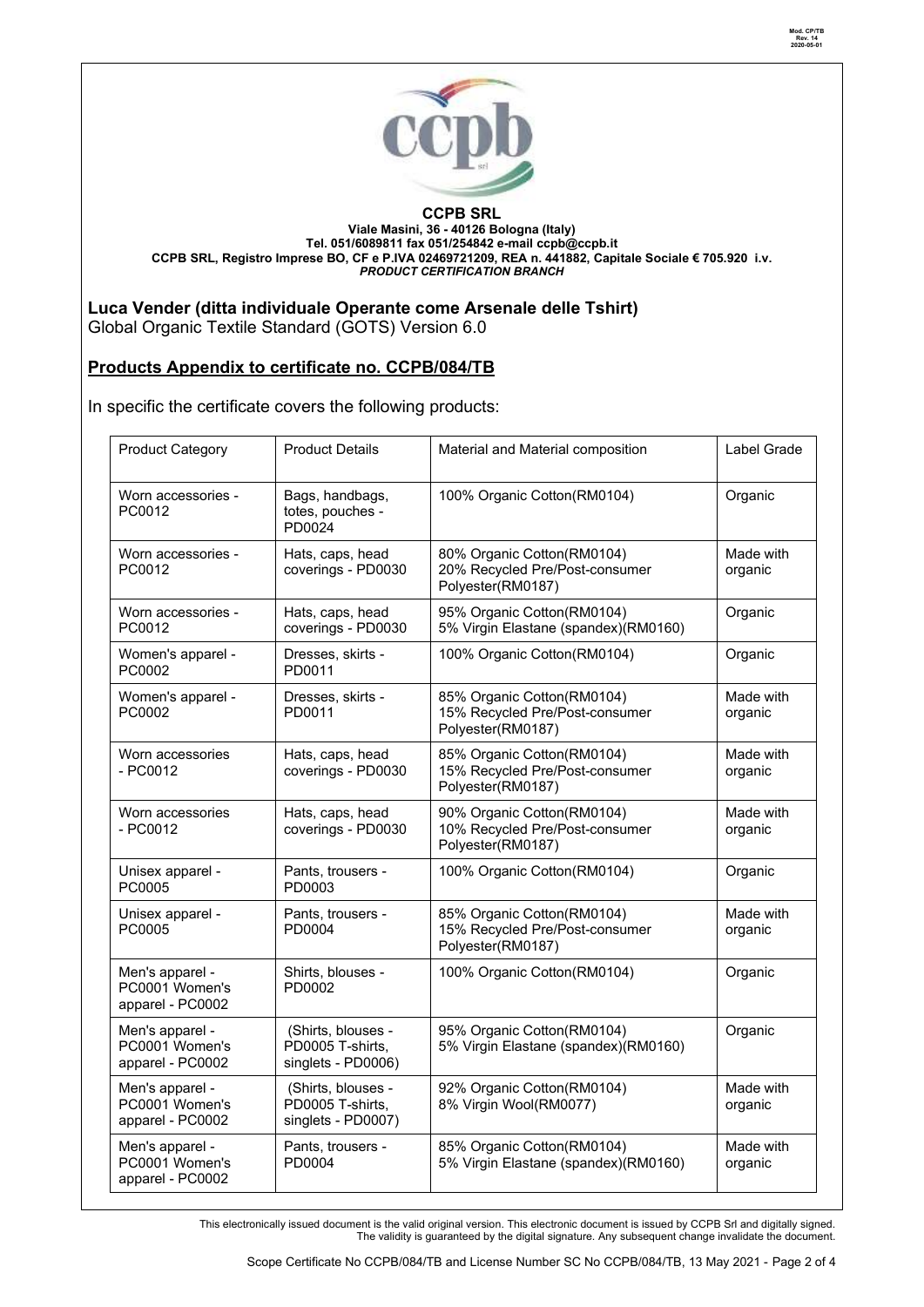|  | Men's apparel -<br>PC0001 Women's<br>apparel - PC0002 | Other - PD0100<br>(Sweatshirt; Tank top,<br>t-shirt dress, t-shirt<br>knitwear tops) | 100% Organic Cotton(RM0104)                                                       | Organic              |
|--|-------------------------------------------------------|--------------------------------------------------------------------------------------|-----------------------------------------------------------------------------------|----------------------|
|  | Men's apparel -<br>PC0001 Women's<br>apparel - PC0002 | Other - PD0100<br>(Sweatshirt)                                                       | 85% Organic Cotton(RM0104)<br>15% Recycled Pre/Post-consumer<br>Polyester(RM0187) | Made with<br>organic |

Place and Date of Issue **Bologna, 13 May 2021**







Fabrizio Piva *General Manager* 

Solar Pine

This electronically issued document is the valid original version. This electronic document is issued by CCPB Srl and digitally signed. The validity is guaranteed by the digital signature. Any subsequent change invalidate the document.